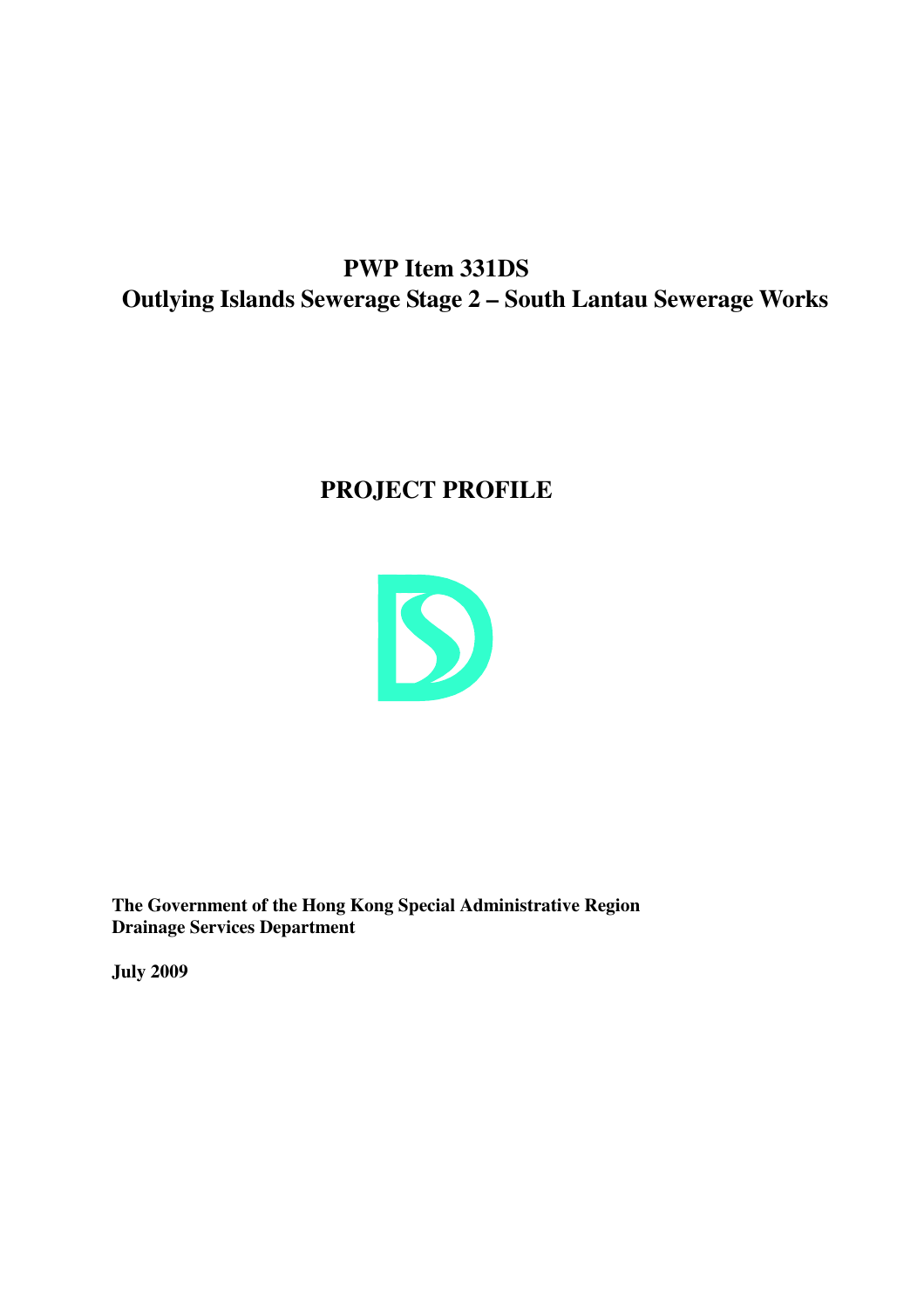# **CONTENTS**

|                |     |       |                                                                        | Page |  |  |
|----------------|-----|-------|------------------------------------------------------------------------|------|--|--|
| 1.             |     |       |                                                                        |      |  |  |
|                | 1.1 |       |                                                                        |      |  |  |
|                | 1.2 |       |                                                                        |      |  |  |
|                | 1.3 |       |                                                                        |      |  |  |
|                | 1.4 |       |                                                                        |      |  |  |
|                | 1.5 |       |                                                                        |      |  |  |
|                | 1.6 |       |                                                                        |      |  |  |
| $\overline{2}$ |     |       |                                                                        |      |  |  |
|                | 2.1 |       |                                                                        |      |  |  |
|                | 2.2 |       |                                                                        |      |  |  |
| $\mathbf{3}$   |     |       |                                                                        |      |  |  |
|                | 3.1 |       |                                                                        |      |  |  |
|                |     | 3.1.1 |                                                                        |      |  |  |
|                |     | 3.1.2 |                                                                        |      |  |  |
|                |     |       |                                                                        |      |  |  |
|                | 3.2 |       | Possible Environmental Impacts During Construction of the Project  4   |      |  |  |
|                |     | 3.2.1 |                                                                        |      |  |  |
|                |     | 3.2.2 |                                                                        |      |  |  |
|                |     | 3.2.3 |                                                                        |      |  |  |
|                |     | 3.2.4 |                                                                        |      |  |  |
|                |     | 3.2.5 |                                                                        |      |  |  |
|                |     | 3.2.6 |                                                                        |      |  |  |
|                |     | 3.2.7 |                                                                        |      |  |  |
|                |     | 3.2.8 |                                                                        |      |  |  |
|                |     | 3.2.9 |                                                                        |      |  |  |
|                | 3.3 |       |                                                                        |      |  |  |
|                |     | 3.3.1 |                                                                        |      |  |  |
|                |     | 3.3.2 |                                                                        |      |  |  |
|                |     | 3.3.3 |                                                                        |      |  |  |
|                |     | 3.3.4 |                                                                        |      |  |  |
|                |     | 3.3.5 | Storage, Use, Handling, Transport or Disposal of Hazardous Materials 6 |      |  |  |
|                |     | 3.3.6 |                                                                        |      |  |  |
|                |     | 3.3.7 |                                                                        |      |  |  |
|                |     | 3.3.8 |                                                                        |      |  |  |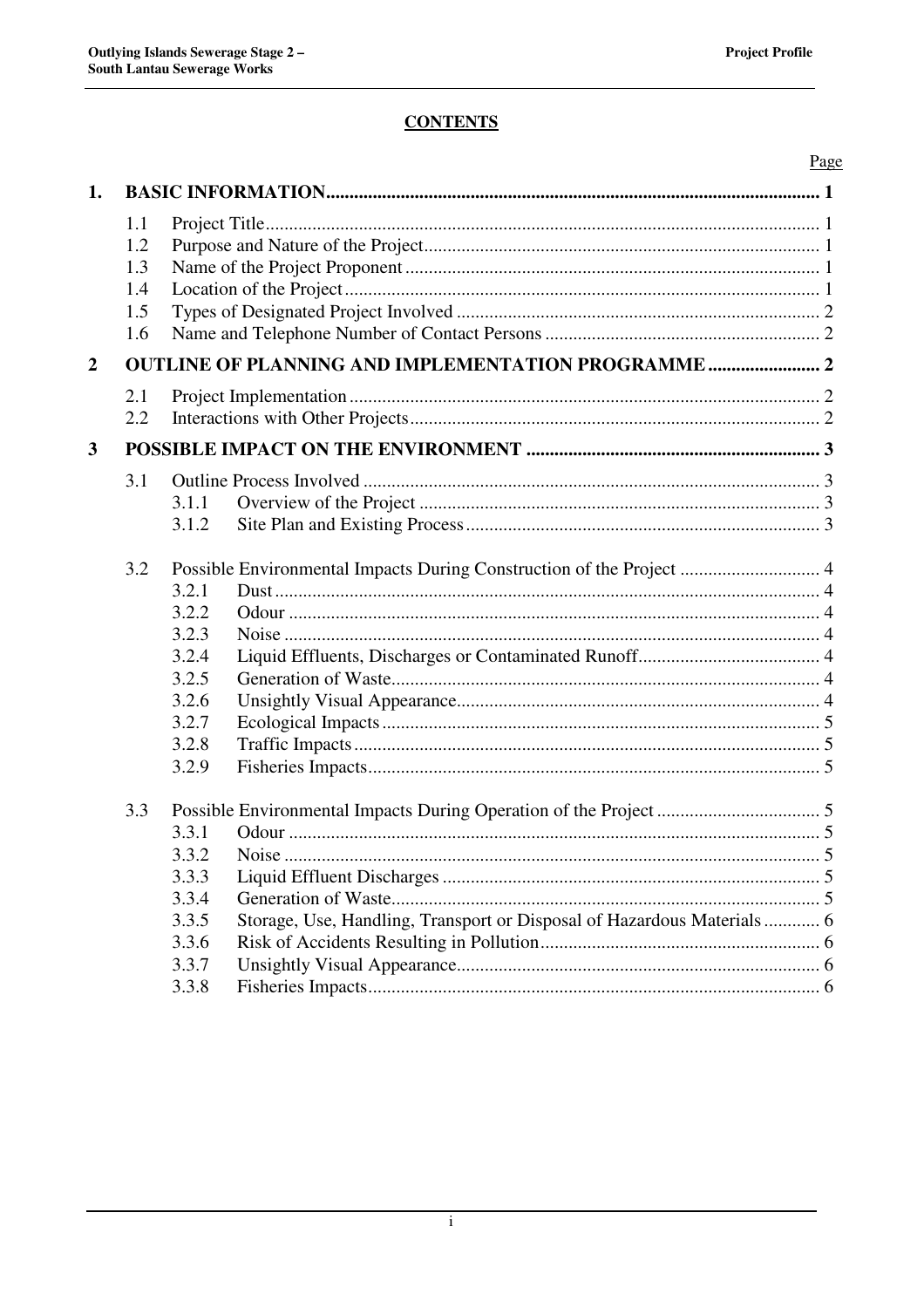| 4.1          |       | Existing and Planned Sensitive Receivers and Sensitive Parts of the Natural |  |  |  |
|--------------|-------|-----------------------------------------------------------------------------|--|--|--|
|              |       |                                                                             |  |  |  |
|              | 4.1.1 |                                                                             |  |  |  |
|              | 4.1.2 |                                                                             |  |  |  |
|              | 4.1.3 |                                                                             |  |  |  |
|              | 4.1.4 |                                                                             |  |  |  |
|              |       |                                                                             |  |  |  |
|              | 4.1.5 |                                                                             |  |  |  |
|              | 4.1.6 |                                                                             |  |  |  |
|              | 4.1.7 |                                                                             |  |  |  |
|              | 4.1.8 |                                                                             |  |  |  |
| 4.2          |       | Major Elements of the Surrounding Environment Affecting the Project  8      |  |  |  |
| 5.           |       | <b>ENVIRONMENTAL PROTECTION MEASURES TO BE INCORPORATED IN</b>              |  |  |  |
|              |       | THE DESIGN AND FUTURE ENVIRONMENTAL IMPLICATIONS  8                         |  |  |  |
| 5.1          |       |                                                                             |  |  |  |
|              | 5.1.1 |                                                                             |  |  |  |
|              | 5.1.2 |                                                                             |  |  |  |
|              | 5.1.3 |                                                                             |  |  |  |
|              | 5.1.4 |                                                                             |  |  |  |
|              | 5.1.5 |                                                                             |  |  |  |
|              | 5.1.6 |                                                                             |  |  |  |
|              | 5.1.7 |                                                                             |  |  |  |
|              | 5.1.8 |                                                                             |  |  |  |
|              | 5.1.9 |                                                                             |  |  |  |
| 5.2          |       |                                                                             |  |  |  |
|              | 5.2.1 |                                                                             |  |  |  |
|              | 5.2.2 |                                                                             |  |  |  |
|              | 5.2.3 |                                                                             |  |  |  |
|              | 5.2.4 |                                                                             |  |  |  |
|              | 5.2.5 | Storage, Use, Handling, Transport or Disposal of Hazardous Materials 11     |  |  |  |
|              | 5.2.6 |                                                                             |  |  |  |
|              | 5.2.7 |                                                                             |  |  |  |
|              | 5.2.8 |                                                                             |  |  |  |
| Drawing No.  |       | <b>Drawing Title</b>                                                        |  |  |  |
| DCM/2009/006 |       | 331DS - Outlying Islands Sewerage Stage 2,                                  |  |  |  |

– South Lantau Sewerage, General Layout Plan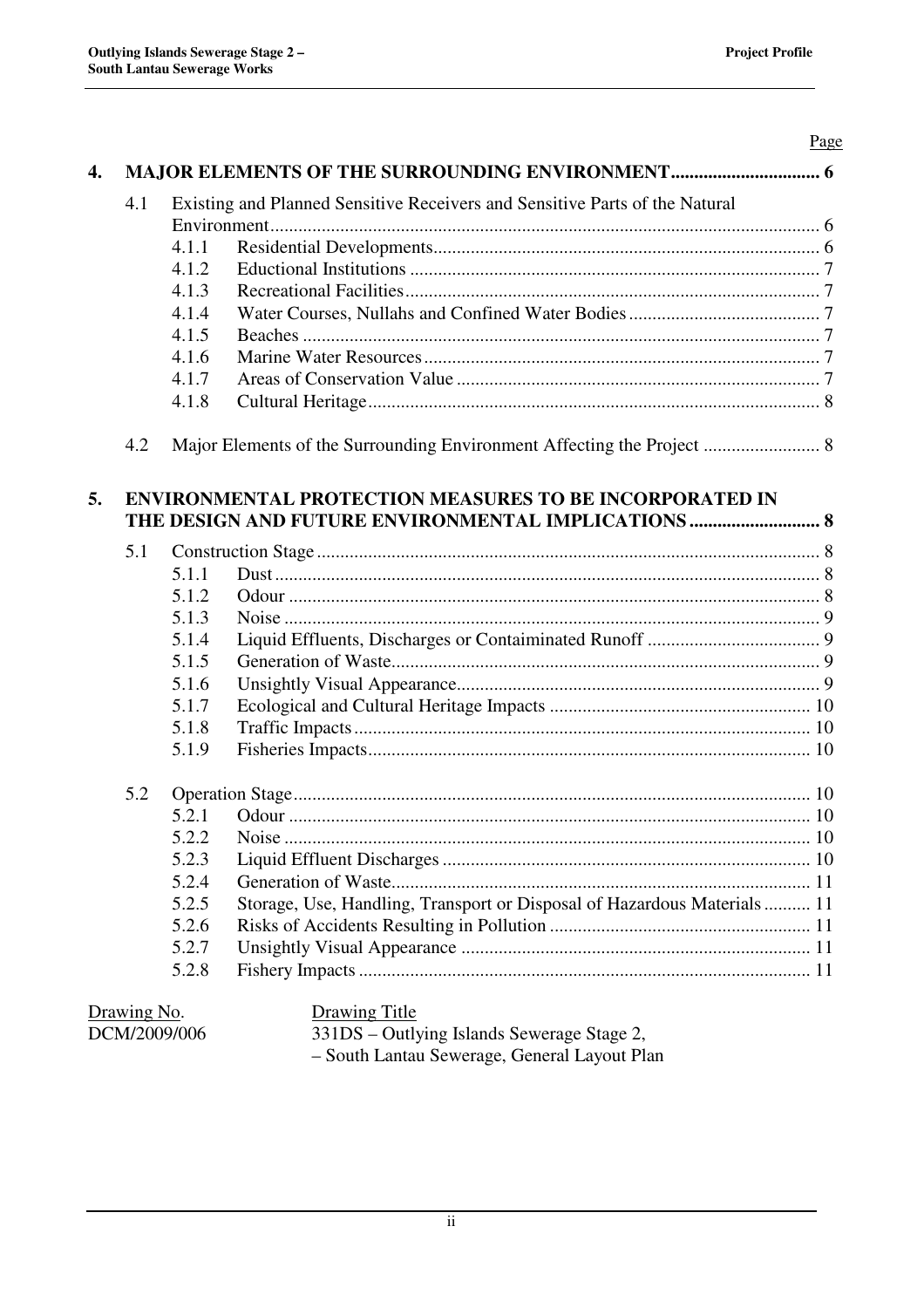# **1. BASIC INFORMATION**

### **1.1 Project Title**

The title of this Project is:

"Outlying Islands Sewerage Stage 2 – South Lantau Sewerage Works" hereinafter referred to as the "Project"

#### **1.2 Purpose and Nature of the Project**

This Project is to provide sewerage system, including trunk and village sewerage, sewage pumping stations, a sewage treatment works (STW) and associated submarine outfall for proper collection, treatment and disposal of the sewage arising from South Lantau, including areas in Shui Hau, Tong Fuk, Cheung Sha, San Shek Wan, Pui O and Ham Tin. The key elements of the Project are:

- a) provision of village sewerage to unsewered areas of Shui Hau, Tong Fuk, Cheung Sha, San Shek Wan, Pui O and Ham Tin in South Lantau. The works involves construction of about 15km of gravity sewers of 150mm to 375mm diameter; and three village sewerage pumping stations with the capacity of less than 2000m<sup>3</sup>/day (Average Dry Weather Flow (ADWF)) and associated rising mains (a total length of about 200m with 150mm diameter) in Pui O and Cheung Sha areas;
- b) construction of about 3km long trunk sewer of 225mm to 450mm diameter, six sewage pumping stations with the capacity of less than 2000m<sup>3</sup>/day (ADWF) and the associated rising mains (a total length of about 13km ranging from 150mm to 250mm in diameter) along South Lantau Road for collection and conveyance of sewage from unsewered areas mentioned in item a) above to the proposed San Shek Wan STW; and
- c) construction of a STW at San Shek Wan, associated effluent pumping station and a submarine outfall of about 800m in length and about 300mm in diameter. The treatment capacity of the proposed San Shek Wan STW and associated effluent pumping station is about  $3,500 \text{ m}^3/\text{day}$  (ADWF).

# **1.3 Name of the Project Proponent**

Consultants Management Division, Drainage Services Department (DSD)

### **1.4 Location of the Project**

The proposed sewerage works is located at South Lantau. The extent of the sewerage works is indicated on General Layout Plan No. **DCM/2009/006**.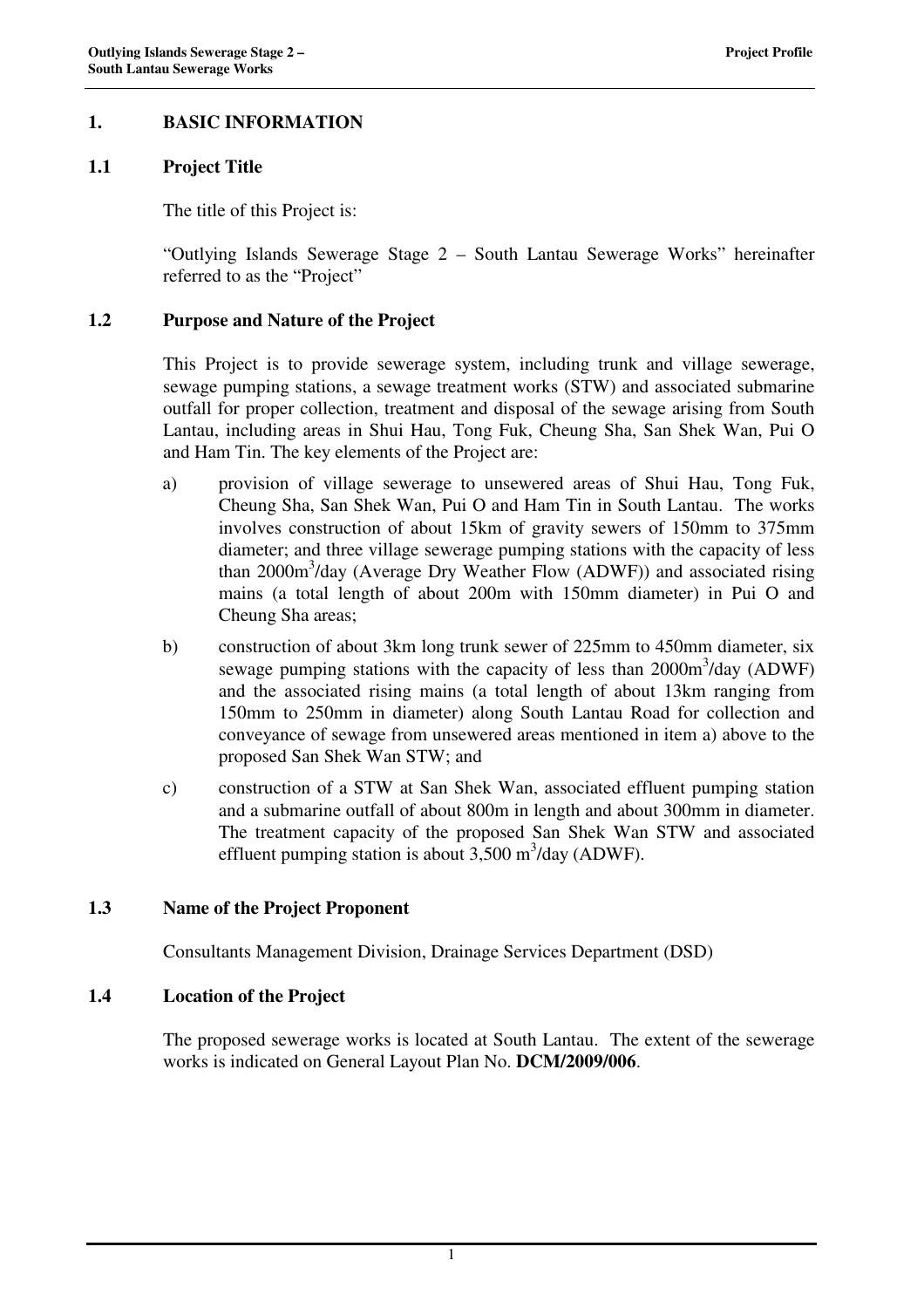# **1.5 Types of Designated Project Involved**

Based on the definition as listed in Schedule 2 of the Environmental Impact Assessment Ordinance (EIAO), the following work items are classified as designated projects:

• A dredging operation which is less than 500m from the nearest boundary of an existing coastal protection area under Part 1, C12;

• A sewage pumping station with an installed capacity of more than 2,000m<sup>3</sup> per day and a boundary of which is less than 150m from an existing resident area under Part 1, F3; and

• A submarine sewage outfall under Part 1, F6.

# **1.6 Name and Telephone Number of Contact Persons**

Contact Particulars Mr. Samson S. S. LAM Senior Engineer, Consultants Management Division, Drainage Services Department 42/F, Revenue Tower, 5 Gloucester Road, Wanchai, Hong Kong Tel. No.: 2594 7256 Fax No.: 2827 8526

Mr. P W CHAN Engineer, Consultants Management Division, Drainage Services Department 42/F, Revenue Tower, 5 Gloucester Road, Wanchai, Hong Kong Tel. No.: 2594 7271  $\text{Fax No} \cdot 28278526$ 

### **2. OUTLINE OF PLANNING AND IMPLEMENTATION PROGRAMME**

### **2.1 Project Implementation**

EIA will be carried out by consultants. Detailed design and construction supervision / contract administration will be carried out by either consultants or in-house staff of DSD. Construction is tentatively scheduled to commence in late 2013 for completion in late 2017.

### **2.2 Interactions with Other Projects**

Water Supplies Department (WSD) has proposed a project for replacement and rehabilitation of water mains in South Lantau. According to the latest tentative programme, WSD has scheduled to commence the works in July 2010 for completion in October 2014. Under the preliminary review, the interface can be resolved by entrustment or staging of proposed water main replacement and rehabilitation works to be completed prior to the commencement of the sewerage project (or vice versa). Hence, it is envisaged that there will not be any significant interactions with WSD's work.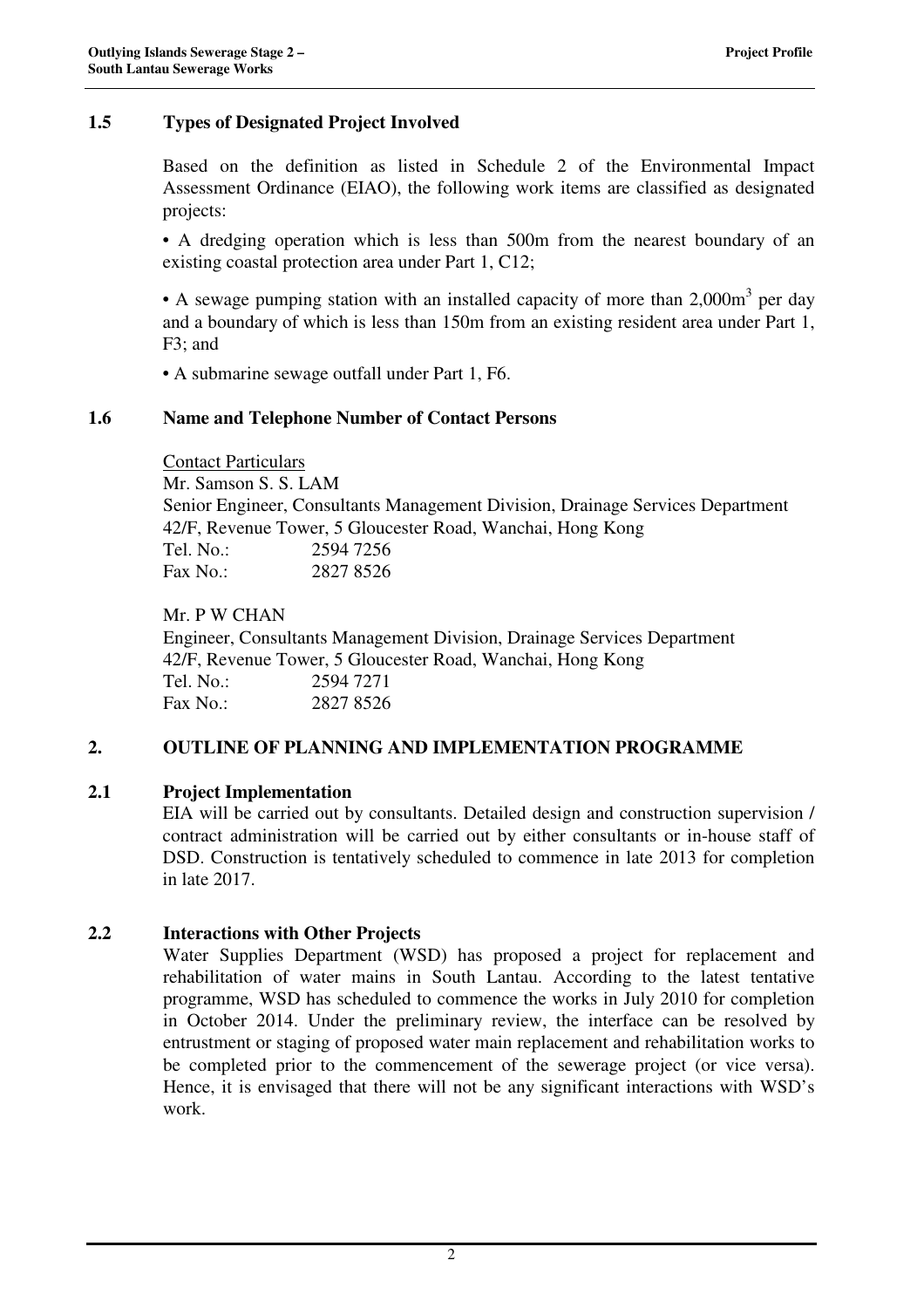# **3. POSSIBLE IMPACT ON THE ENVIRONMENT**

### **3.1 Outline Process Involved**

### **3.1.1 Overview of the Project**

The Project will provide sewerage system, including trunk and village sewerage, sewage pumping stations, a STW and associated submarine outfall for proper collection, treatment and disposal of the sewage arising from South Lantau, including areas in Shui Hau, Tong Fuk, Cheung Sha, San Shek Wan, Pui O and Ham Tin.

The village sewerage system will mostly operate by gravity except at several local lowlying areas, where three sewage pumping stations and associated rising mains will be provided to overcome the topography constraints.

The trunk sewerage consists of trunk sewers, six sewage pumping stations and rising mains to collect sewerage from the villages along the South Lantau Road and to convey the sewage to the proposed STW at San Shek Wan for treatment.

The preliminary design of San Shek Wan STW incorporates the inlet pumping chamber, inlet coarse and fine screens, grit removal facilities, bioreactor, sludge digester, sludge holding tanks and dewatering units. Regarding disinfection facility, if required, UV disinfection would be proposed. The treated effluent will be discharged to sea through the proposed effluent pumping station and submarine outfall. The dewatered sludge will be disposed of at landfill.

Major construction activities will include earthworks (excavation and backfilling works), piling, pipe jacking, pipe laying, dredging, disposal of excavated/dredged materials; building construction; and installation of electrical and mechanical plant and equipment.

### **3.1.2 Site Plan and Existing Process**

The general layout plan of the Project is shown on Drawing No. **DCM/2009/006**.

The area covered by the Project is generally unsewered except at the existing correctional institutions and a number of hostels where local sewerage and treatment plants are operating. The existing houses are generally equipped with septic tanks or other private sewage treatment facilities which require regular maintenance by the residents. Failure of proper maintenance unavoidably affects the water quality of the rivers and receiving water body in the nearby area.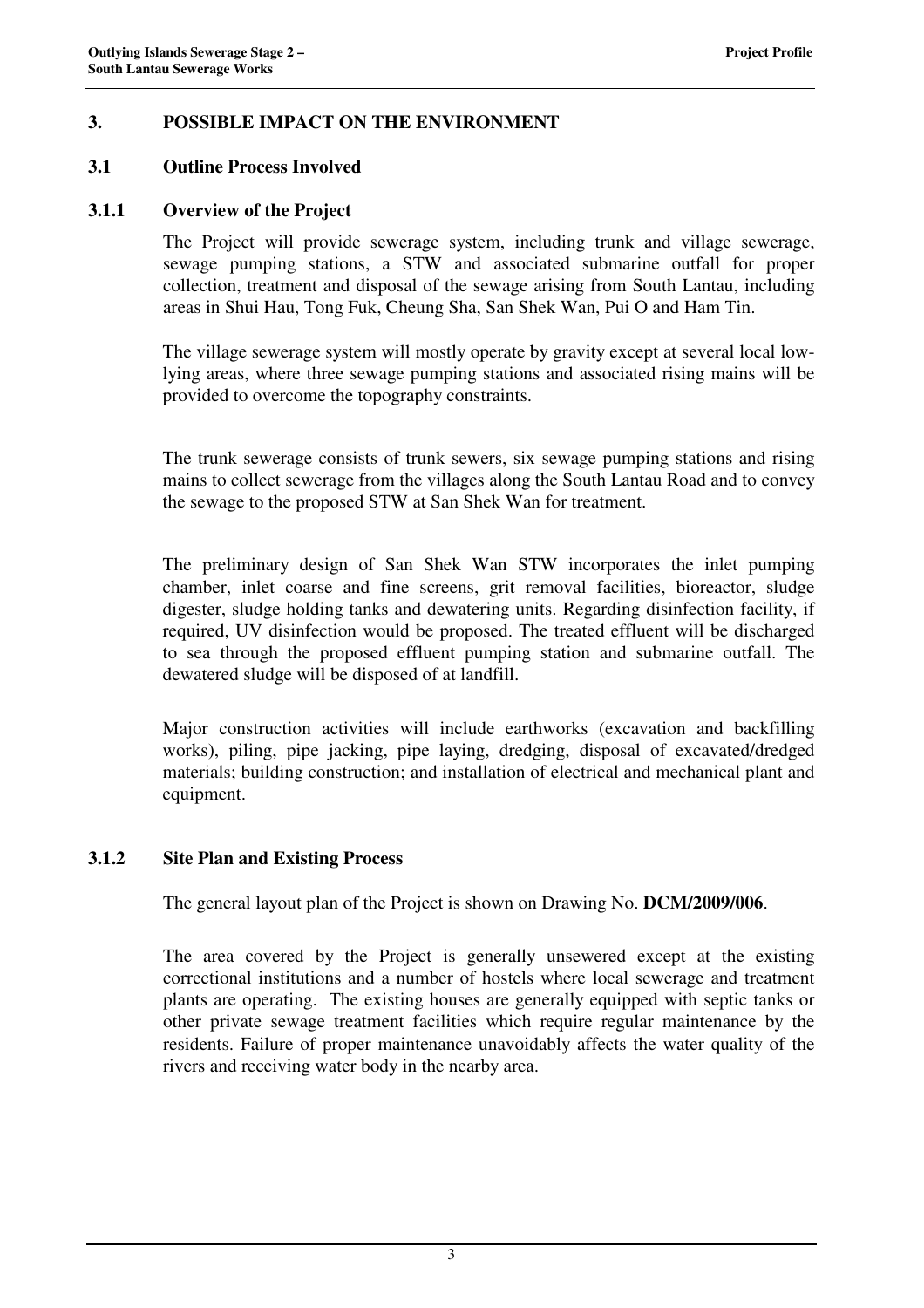# **3.2 Possible Environmental Impacts During Construction of the Project**

The objective of this section is to highlight the likely environmental impacts and issues that may arise during the construction of the Project.

### **3.2.1 Dust**

Dust may be generated from some construction activities, mainly earthworks.

#### **3.2.2 Odour**

During construction, sludge in the existing septic tanks may be trucked off-site before demolition of the tanks. Odour may be generated during the trucking of sludge.

#### **3.2.3 Noise**

The construction activities may generate some noise through the use of conventional construction plants and equipment, like piling equipment, air compressors and excavators.

### **3.2.4 Liquid Effluents, Discharges or Contaminated Runoff**

Contaminated site surface runoff may be generated as a result of the construction activities, for example due to erosion of excavations, oils or chemicals used, etc. Dredging works for laying of the submarine outfall may have impacts on the marine environment. Dredging of seabed may release sediments, hence increasing suspended solids concentrations. Contaminants originally trapped in the sediments, if any, may also be released into the water column during the dredging process.

### **3.2.5 Generation of Waste**

Construction activities will generate various types of waste, such as timber from formwork and falsework, and waste concrete from on-site concreting. The workforce on site will also generate general refuses comprising food scraps, paper and empty containers, etc.

### **3.2.6 Unsightly Visual Appearance**

There may be a loss of vegetations and trees at the proposed STW and pumping station sites and their surrounding areas during the construction. Visual impacts resulted from the construction activities will be temporary. The presence of construction equipment and stockpiled materials on works site may be a source of visual impacts to nearby sensitive receivers.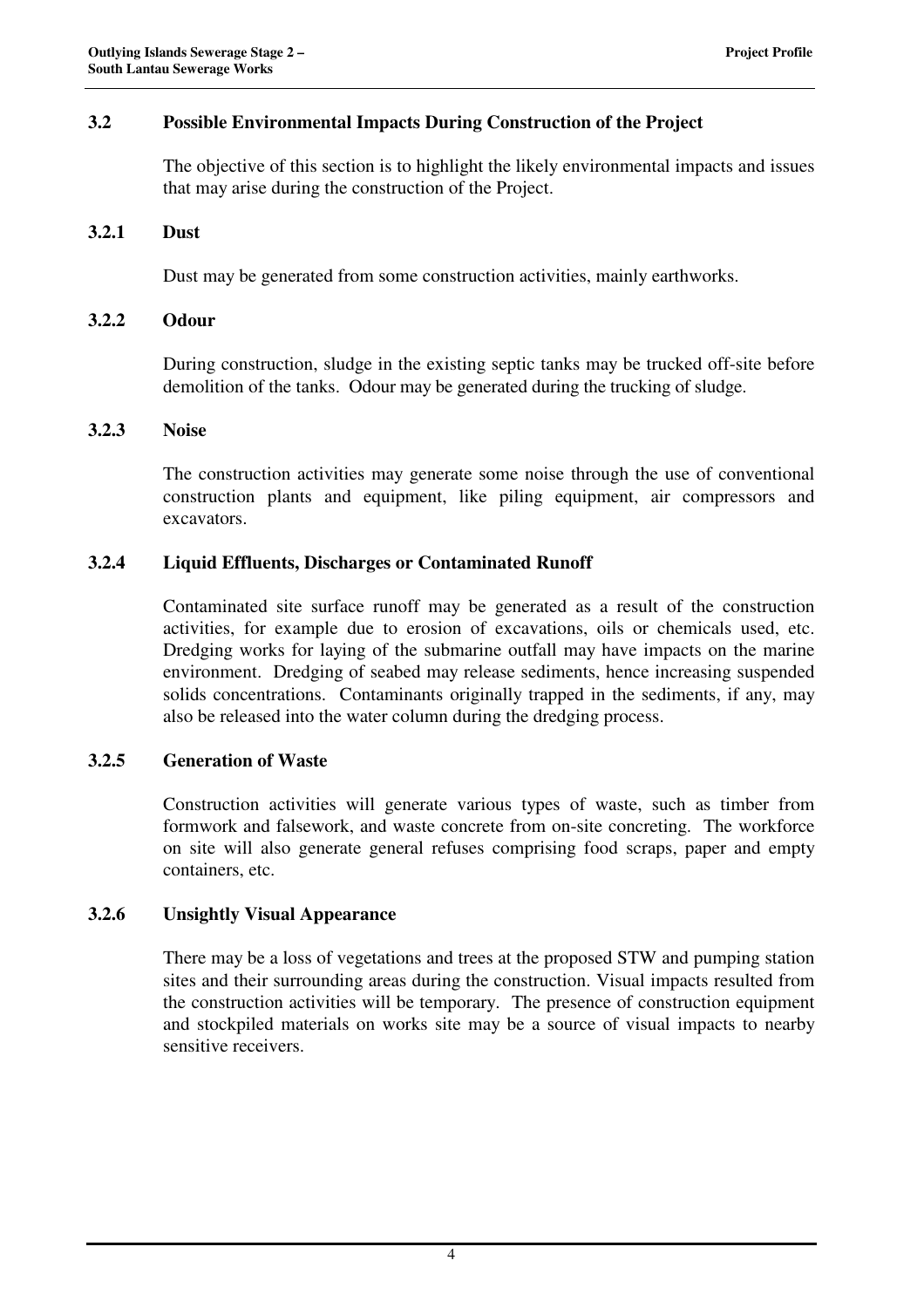# **3.2.7 Ecological Impacts**

Construction works, including the dredging activities may have impacts on the ecologies at:

- Lantau South Country Park, Green Belt, Coastal Protection Area;
- $\bullet$  Dolphins and porpoises in South Lantau waters;
- Horseshoe crab habitat at Shui Hau and ;
- Ecologically important streams at Tong Fuk and Pui O.

# **3.2.8 Traffic Impacts**

Construction materials for the Project will need to be delivered to the site and the temporary storage areas. Spoil and waste materials will need to be removed via the South Lantau Road. Temporary closure of one lane may be required during trunk sewers construction.

### **3.2.9 Fisheries Impacts**

Construction of the submarine outfall will require marine works. This may result in some extent of fishing ground loss during the construction stage.

# **3.3 Possible Environmental Impacts During Operation of the Project**

The objective of this section is to highlight the likely environmental impacts and issues that may arise during the operation of the Project.

### **3.3.1 Odour**

The potential odour sources are the STW and sewage pumping stations.

### **3.3.2 Noise**

The sewage/sludge pumps, blowers and the ventilation fans of ventilation systems are potential noise sources during operation of the STW and sewage pumping stations.

### **3.3.3 Liquid Effluent Discharges**

Effluent from the proposed STW (instead of the discharge from septic tanks) will be discharged into the sea at South Lantau. The long-term water quality of the Project area will be improved after the Project is commissioned.

### **3.3.4 Generation of Waste**

Screenings, grit and sludge will be generated due to the sewage flow to be handled by the STW and sewage pumping stations.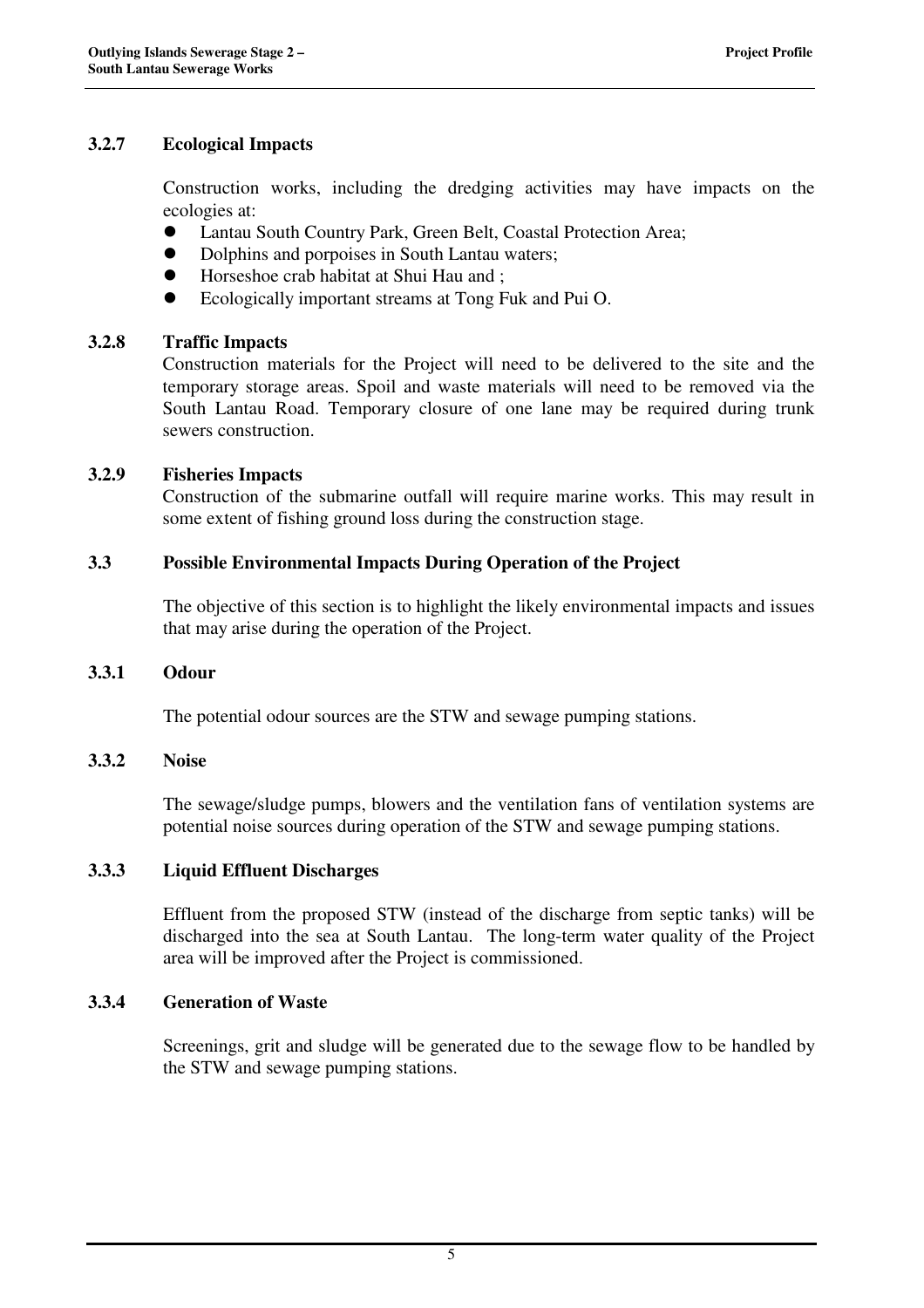# **3.3.5 Storage, Use, Handling, Transport or Disposal of Hazardous Materials**

Potential hazardous materials, such as lubricant oil and chemicals, may be used in the STW. The chemicals referred to are polymers, which will be used to make-up polymer solutions as aids in sludge dewatering.

### **3.3.6 Risk of Accidents Resulting in Pollution**

The risks of accidents that may result in discharge of untreated or partially treated sewage include:-

- a) Failure of power supply;
- b) Equipment breakdown; and
- c) Pipeline leakage.

Accidental damage to the submarine outfall may result in discharge of treated sewage at non-designated location.

# **3.3.7 Unsightly Visual Appearance**

The above ground structures at the STW and sewage pumping stations may induce visual impacts.

# **3.3.8 Fisheries Impacts**

Submarine outfall will form permanent pipeline below existing seabed. This may result in some extent of fishing ground loss during the operation stage.

# **4. MAJOR ELEMENTS OF THE SURROUNDING ENVIRONMENT**

The purpose of this section is to outline those existing and planned sensitive receivers and sensitive parts of the natural environment which might be affected by the Project.

# **4.1 Existing and Planned Sensitive Receivers and Sensitive Parts of the Natural Environment**

### **4.1.1 Residential Developments**

The major residential developments in the Project area include:-

| Tong Fuk   | Tong Fuk Centre, Queen's Court, Prince's Court, Water Garden and<br>village houses in the nearby areas;                                                   |  |
|------------|-----------------------------------------------------------------------------------------------------------------------------------------------------------|--|
| Cheung Sha | Cheung Sha Villa, Miami Garden, Leyburn Villas, Butterfly Crest,<br>Bahama Garden, Cheung Fu Villas, Cheung Sha Sheung Tsuen,<br>Cheung Sha Ha Tsuen; and |  |
| Pui O      | Village houses in San Shek Wan, Lo Uk Tsuen, Pui O San Wai<br>Tsuen, Pui O Lo Wai Tsuen and Ham Tin Tsuen.                                                |  |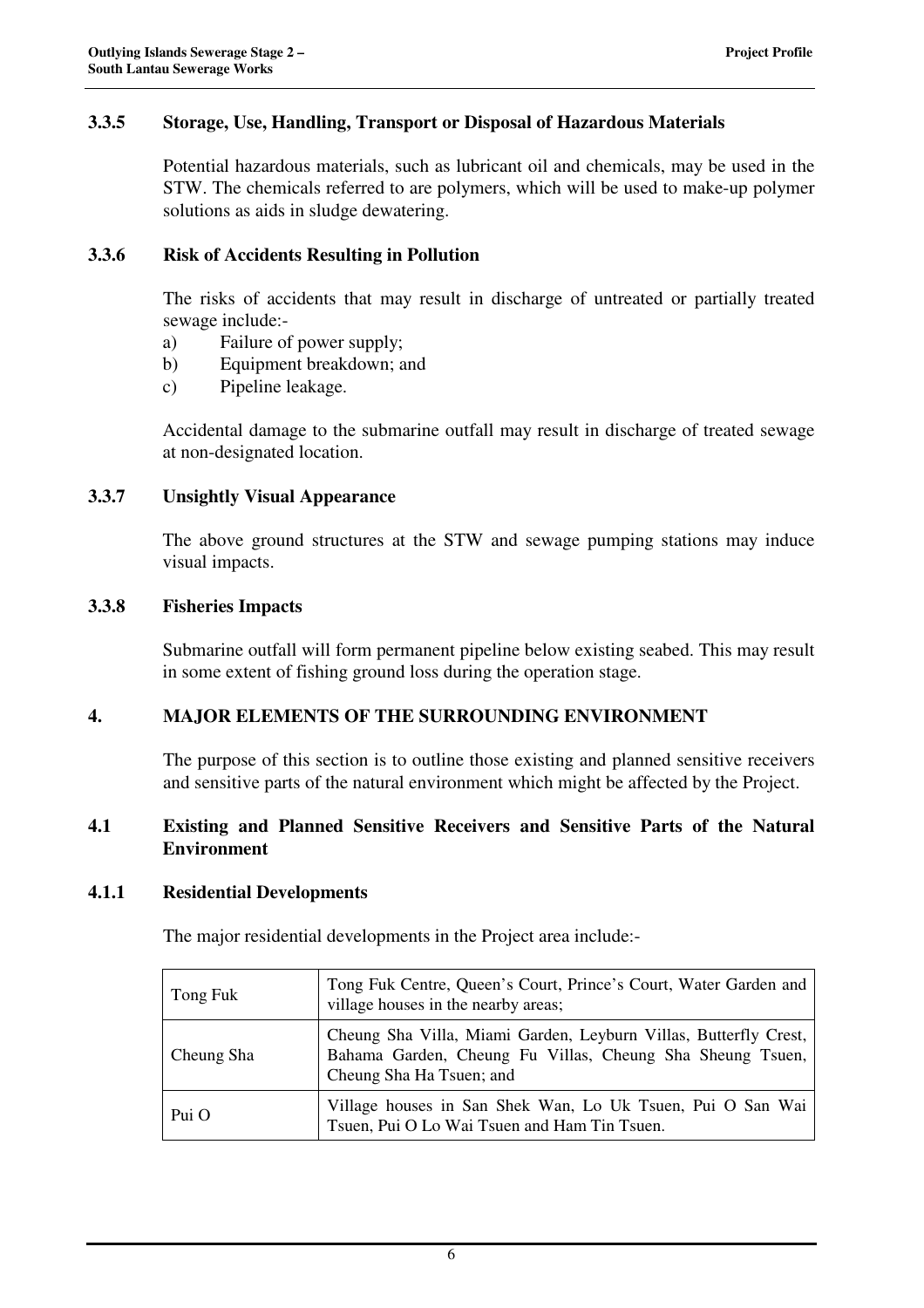# **4.1.2 Educational Institutions**

The educational institutions in the Project area include:-

| Tong Fuk | Lantau International School (primary school); and |
|----------|---------------------------------------------------|
| Pui O    | Bui O Publc School (primary school).              |

#### **4.1.3 Recreational Facilities**

South Lantau Coast is a well-known popular destination to local visitors. A considerable numbers of them are attracted to South Lantau for its wide range of recreational activities, such as countryside outing, hiking, BBQ, camping and water sports. One medium size hostel in San Shek Wan is in operation. In addition to the choice of public camp site in Pui O beach, many visitors stay in holiday accommodations in Shui Hau, Tong Fuk, Pui O and Ham Tin in weekends and public holidays. In Cheung Sha, some executive holiday houses are provided for company staff to spend their holidays in South Lantau.

### **4.1.4 Water Courses, Nullahs and Confined Water Bodies**

Water courses and water bodies in the vicinity include the following:

- Tong Fuk River;
- Pui O River:
- Shui Hau Wan:
- Tong Fuk Miu Wan; and
- Pui O Wan.

### **4.1.5 Beaches**

The gazetted beaches near the Project areas are Pui O, Cheung Sha and Tong Fuk.

### **4.1.6 Marine Water Resources**

The Cheung Sha Wan Fish Culture Zone is located near the Project area.

#### **4.1.7 Areas of Conservation Value**

The Project area is surrounded by Lantau South Country Park and the existing southern coastlines. It has extensive densely vegetated hill slopes with relatively small areas of flat lands along the foothills where low-density residential developments locate. The village sewerage works will fall within "Village" and "Green Belt" zones. As regards the sites for the proposed San Shek Wan STW and associated effluent pumping stations, they will fall within "Coastal Protection Area" zone. Currently, the STW site is mainly being used as an open storage compound by a utility undertaking.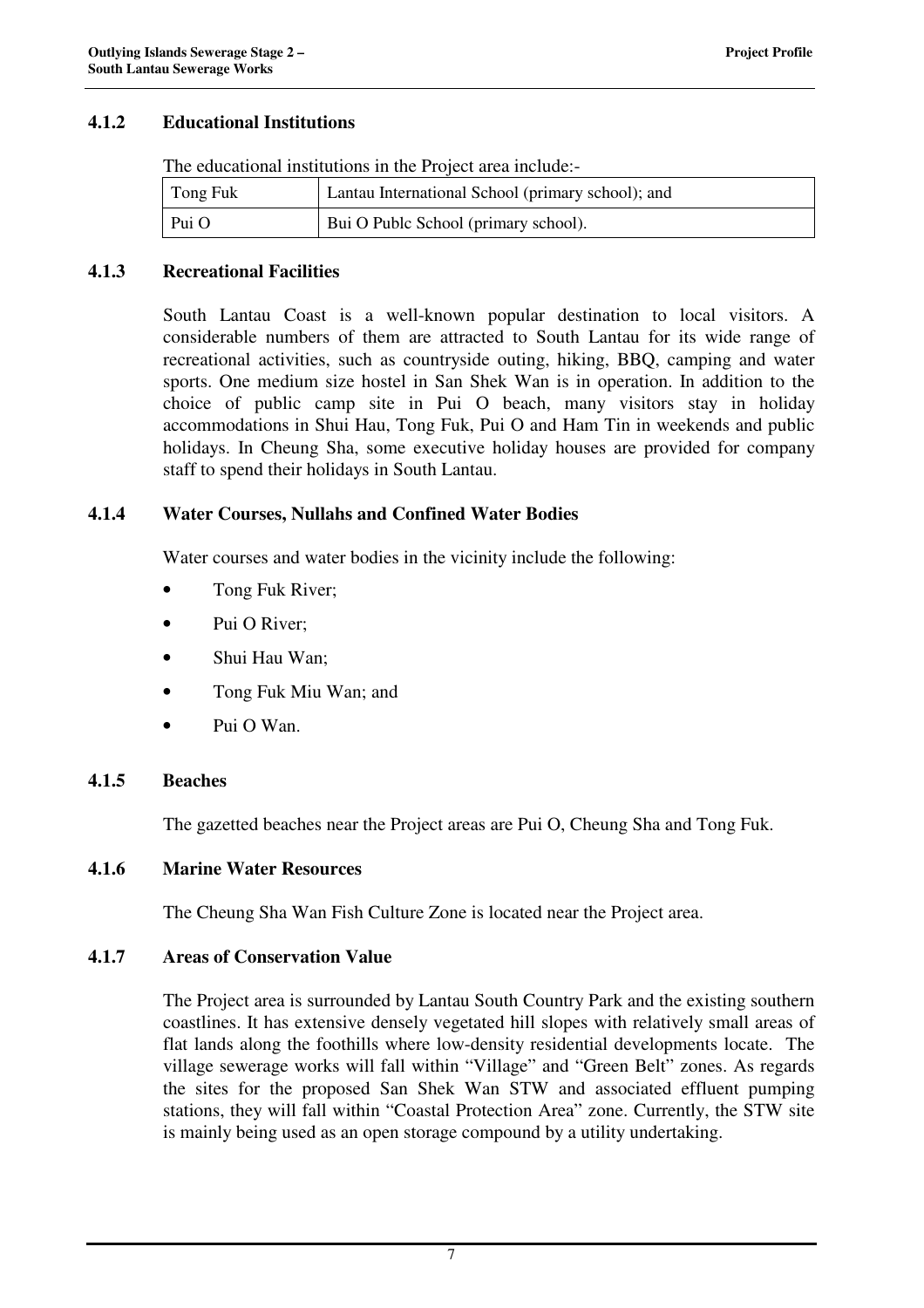# **4.1.8 Cultural Heritage**

The review of the survey maps and initial site inspection have identified the following known archaeological sites and built heritage in the vicinity of the tentative sewer alignments, the sewage pumping stations and STW:

Archaeological Sites :• Pui O Archaeological Site

- Cheung Sha Ha Tsuen Archaeological Site
- Tong Fuk Archaeological Site
- Tong Fuk Miu Wan Archaeological Site
- Built Heritage : Shui Hau Tsuen, Tong Fuk
	- Cheung Sha Ha Tsuen
	- Cheung Sha Sheung Tsuen
	- Pui O Lo Wai Tsuen
	- Pui O San Wan Tsuen
	- San Shek Wan
	- Ham Tin

### **4.2 Major Elements of the Surrounding Environment Affecting the Project**

It is envisaged that no major elements of the surrounding environment is likely to affect the proposed works.

# **5. ENVIRONMENTAL PROTECTION MEASURES TO BE INCORPORATED IN THE DESIGN AND FURTHER ENVIRONMENTAL IMPLICATIONS**

This section describes those measures likely to be incorporated in the design to minimise environmental impacts arising from both the construction and the operation phases of the Project.

### **5.1 Construction Stage**

### **5.1.1 Dust**

The contractor will be required to follow the good construction practices for dust minimisation to reduce dust nuisance to a minimum. A number of practical measures include regular water spraying, provision of vehicle wheel-washing and body washing facilities and shielding of stockpiled materials. Relevant clauses will be incorporated into the contract documents.

# **5.1.2 Odour**

To minimize odour problem, the sludge tankers for disposal of sludge should be fully enclosed.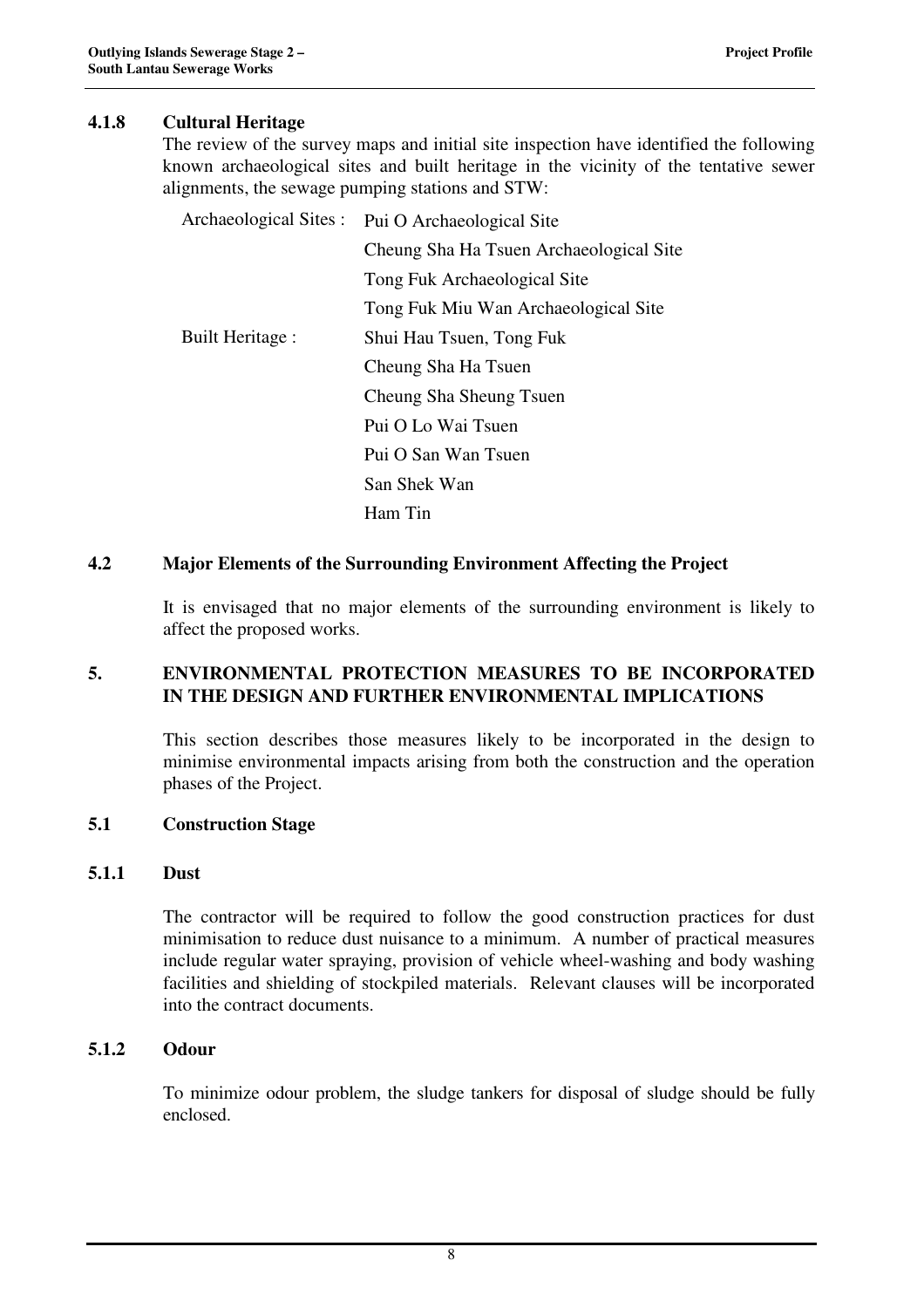# **5.1.3 Noise**

The contractor for the works will have to comply with the provisions of the Noise Control Ordinance. The contractor will be required to follow the good site practices, such as use of silenced plant and noise barriers near sensitive receivers, careful scheduling of activities, use of temporary acoustic barriers and acoustic machinery enclosures.

# **5.1.4 Liquid Effluents, Discharges or Contaminated Runoff**

With regard to site surface runoff, good practices as given in the ProPECC PN 1/94 Construction Site Drainage should be followed as far as practicable in order to minimise the chance of erosion, and to retain and reduce suspended solids in the runoff before discharge.

The requirement of installation of silt curtains, the use of properly maintained closed mechanical grabs and the proper controlling of loading of barges and hoppers will be included in the contract documents.

# **5.1.5 Generation of Waste**

In order to meet the relevant standards as specified in the Waste Disposal Ordinance, the following waste mitigation measures will be undertaken to minimise impacts from construction wastes arising from the Project:

- good waste management plan and practices will be devised and implemented;
- inert materials suitable for fill will be re-used, if possible;
- materials to be reused or recycled will be handled and stored in an appropriate manner to minimize contamination and loss;
- other construction waste/inert materials unsuitable for reuse or recycle will be disposed of properly; and
- chemical wastes will be stored and disposed of in accordance with approved method.

### **5.1.6 Unsightly Visual Appearance**

There will be potential landscape impacts due to the proposed construction of STW and sewage pumping stations. Mitigation measures, such as the layout design of the STW and sewage pumping stations to minimize the removal of trees, should be implemented in order to reduce the impact on landscape during construction works. Hoarding will be erected at the site boundary of the STW and sewage pumping stations as far as practicable to minimize the visual impact due to construction activities.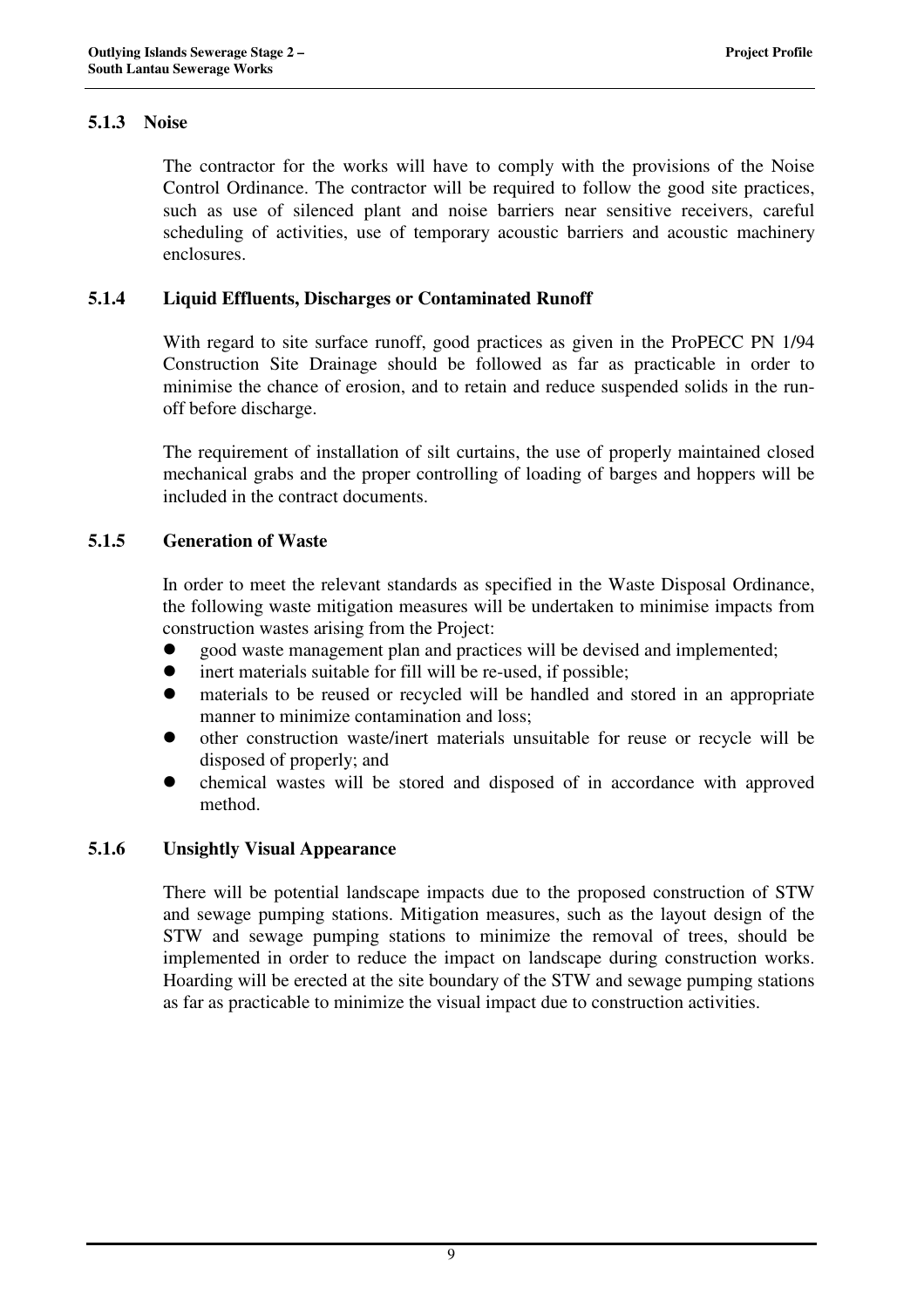# **5.1.7 Ecological and Cultural Heritage Impacts**

The alignments of the proposed sewers/rising mains and sewerage facilities will avoid conflicts with areas of ecological concern, stream courses, archaeological sites and built heritage as far as practicable. Special caution will be paid to any construction activities planned near to or within these areas of ecological concern, stream courses, archaeological sites and built heritage. Extensive pre-cautionary measures will be required before implementation in order to ensure that the habitats in these areas and cultural heritage are not adversely affected. Ecological Impact Assessment and Heritage Impact Assessment of this Project will be carried out.

# **5.1.8 Traffic Impacts**

Where works are carried out on roads, temporary traffic arrangement measures will be undertaken to maintain traffic flow and minimize traffic impacts.

### **5.1.9 Fisheries Impacts**

Construction duration of submarine outfall will be shortened as far as practicable. Fisheries Impact Assessment of this Project will be carried out.

### **5.2 Operation Stage**

### **5.2.1 Odour**

Odour impact assessment will be conducted to identify the sources and impact to nearby sensitive receivers. Mitigation measures, such as covering up the major odour sources, providing adequate ventilation and odour removal system, may be implemented to reduce the odour impact.

### **5.2.2 Noise**

To minimize any noise impacts generated from pump operation, all pumps will be enclosed in structures. Ventilation fans will be located away from the sensitive receivers as far as practicable.

### **5.2.3 Liquid Effluent Discharges**

Water quality assessment will be conducted to analyze the impacts to the nearby sensitive receivers due to the discharge from the STW into the marine water. The discharge standards will be determined so as to improve the long-term water quality after the Project is commissioned.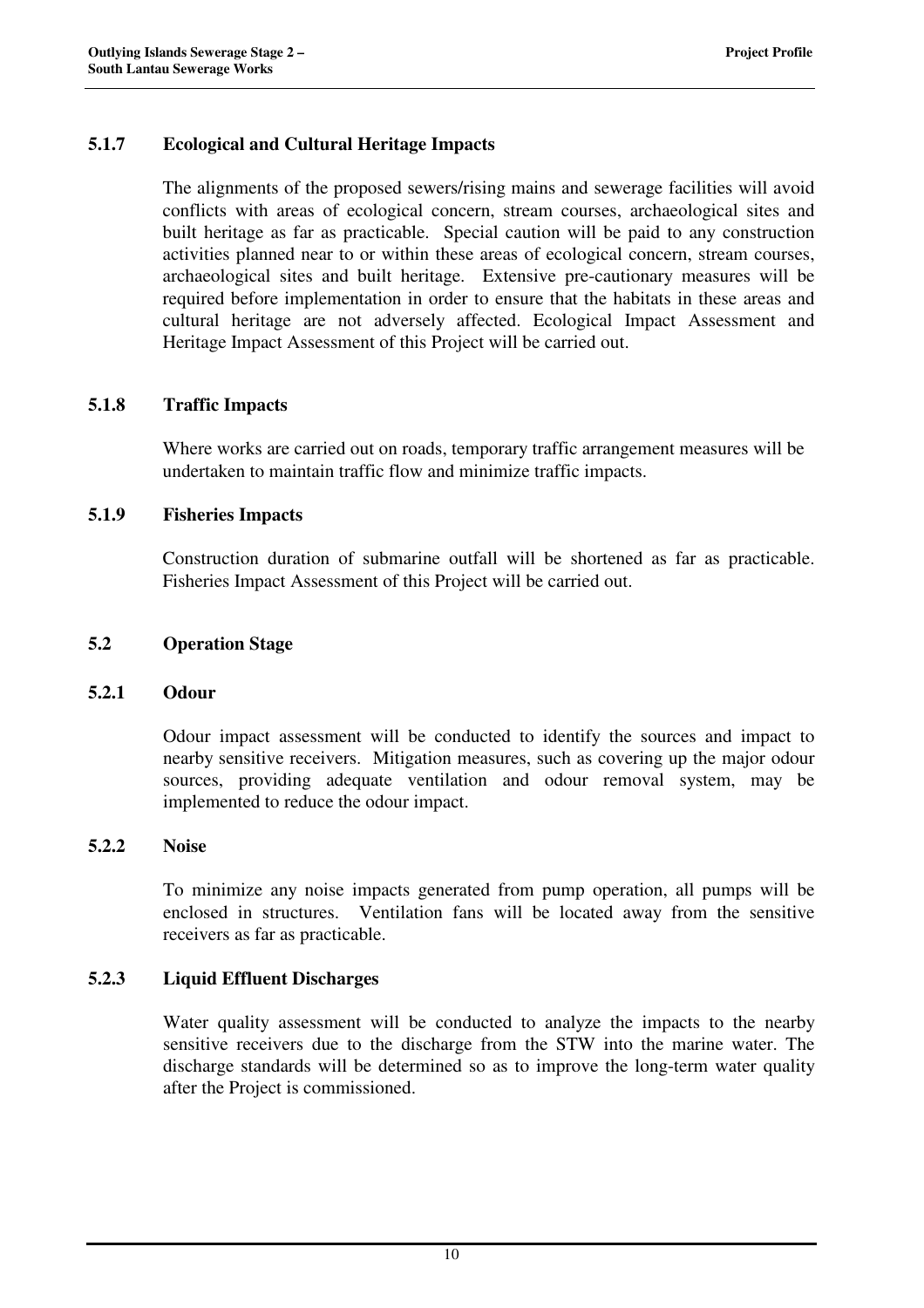# **5.2.4 Generation of Waste**

Wastes generated during normal operation of the sewage pumping stations and STW will include screenings, grit and dewatered sludge. It is considered that the current practices controlling the disposal of these wastes to landfill could cater for the waste generation.

### **5.2.5 Storage, Use, Handling, Transport or Disposal of Hazardous Materials**

In the STW, potential hazardous materials to be used, such as lubricant oil and chemicals (polymers), will be properly stored. The polymers will be used to make-up polymer solutions for use as aids in sludge dewatering. The adoption of current practices for controlling the storage and handling of potential hazardous materials will minimize the risk to life.

# **5.2.6 Risk of Accidents Resulting in Pollution**

Standby treatment units and dual power supply arrangement, if feasible, will be provided in the Project to minimize the risks of accidents such as failure of power supply and equipment breakdown of the STW and sewage pumping stations.

An action plan should be prepared and followed in the event that pipe leakage is suspected or identified. Emergency storage capacity will be incorporated in the design of pumping stations to cater for pipeline repair.

Measures, such as installation of protective domes at outfall risers, will be properly incorporated in the design to minimize the risk of the submarine outfall being damaged by ship anchors, fish nets, etc.

### **5.2.7 Unsightly Visual Appearance**

Tall structures will be avoided (but the exact profile of the STW and sewage pumping station to be determined). Architectural and landscaping features will be provided at the STW and sewage pumping stations with a view to achieving a harmonious design for the facilities to blend with the existing environment.

# **5.2.8 Fisheries Impacts**

Submarine outfall will be designed to keep minimum disturbance to the existing seabed as far as practicable. Fisheries Impact Assessment of this Project will be carried out.

### **END OF TEXT**